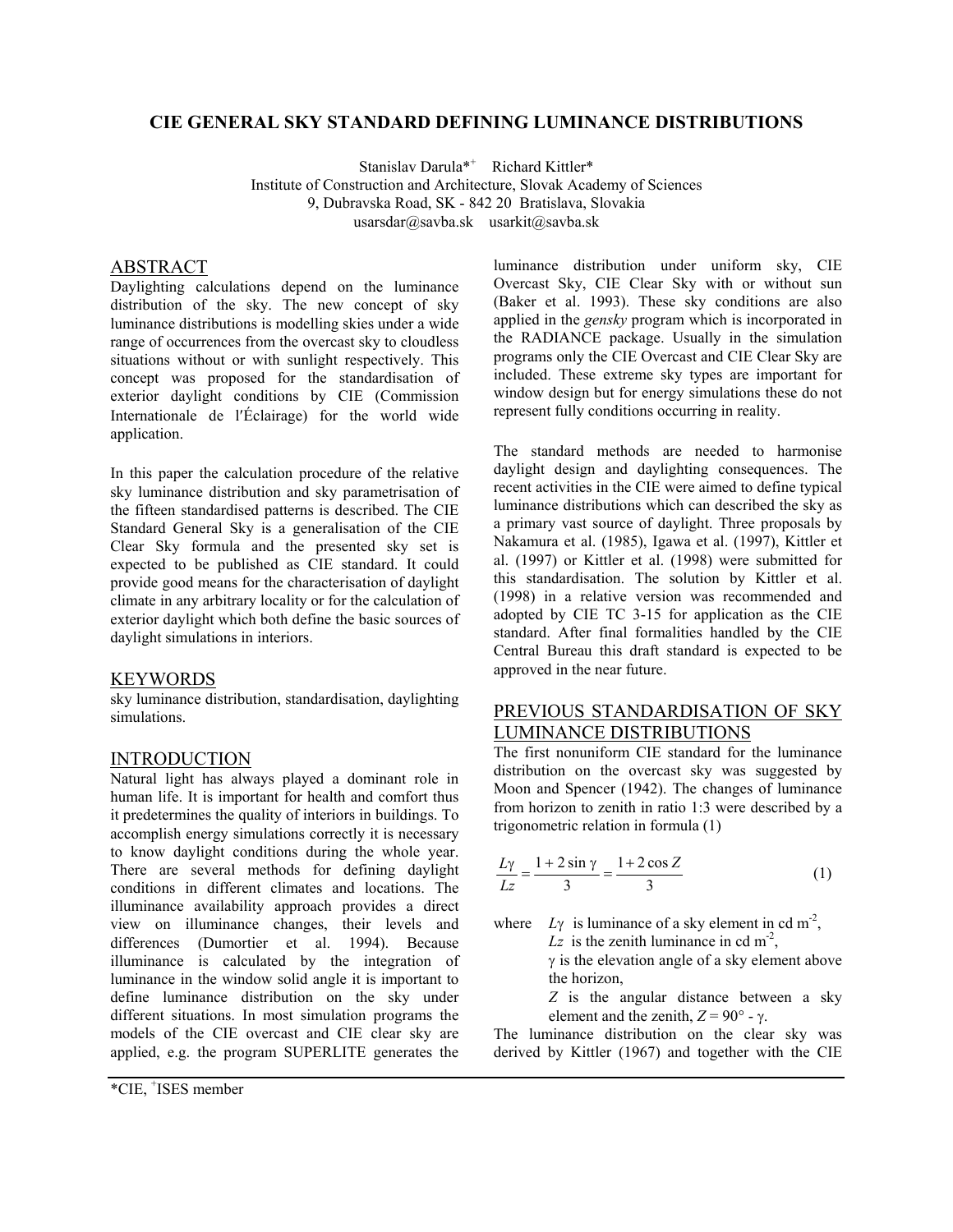Overcast Sky published as ISO/CIE standard in 1996 (ISO 1996) using formula (2):

$$
\frac{L\gamma\alpha}{Lz} = \frac{\left(1 - e^{-0.32/\sin\gamma}\right)\left(0.91 + 10e^{-3\chi} + 0.45\cos^2\chi\right)}{0.274\left(0.91 + 10e^{-3\chi} + 0.45\cos^2\chi\right)}
$$

where  $L\gamma\alpha$  is luminance in any arbitrary sky element,

 $\chi$  is the angular distance of the sky element from the sun,

*Zs* is the zenith distance of the sun.

The Perez´s (1991) model was based on the scan measured luminance data at Berkeley but it has been applied in simulation programs using routine irradiance measurements in e.g. RADIANCE or GENELUX.

Japanese authors Nakamura et al. (1985) have classified sky conditions into three groups i.e. overcast, clear and intermediate trying to define the luminance distribution of the intermediate sky. Later Igawa (1997) suggested twenty patterns of luminance distributions based on scan measured luminance data at Tokyo and derived by a statistical method to fill the relative sky luminance distribution gap between two extreme CIE standard skies.

Fifteen sky types of relative luminance distributions in the SSLD model by Kittler et al. (1998) are based on scan measured luminance data at Tokyo, Berkeley and Sydney and were proposed at the same time. Five overcast, five clear and five transitional skies are modelled by the combination of gradation and indicatrix functions. This solution is proposed as a CIE code draft CIE (2001) which is under review by CIE National Committees at present. In contrary to previous



a sky element

solutions the determination of daylighting conditions is more detail (Kittler et al. 1998) and covers the whole occurrence spectrum considering different diffuse scattering by the atmosphere and effects of direct sunlight. Applying additional parametrisation it is possible to calculate illuminance and luminance levels not only in relative but also in absolute physical units.

# CALCULATION OF THE RELATIVE LUMINANCE DISTRIBUTION AFTER THE CIE GENERAL SKY CONCEPT

The position of the sun and of the arbitrary sky element as well as parameters *a, b, c, d, e* which describe atmospheric conditions have to be taken as input calculation quantities. The position of the arbitrary sky element is defined by the zenith angle *Z* and the azimuth difference *Az* between the element and the solar meridian Figure 1, then its distance from the sun is defined by equation (3).

$$
\chi = \arccos(\cos Zs \cos Z + \sin Zs \sin Z \cos Az) \tag{3}
$$

where  $Az = |\alpha - \alpha s|$ .

 $\alpha$  and  $\alpha$  are azimuthal angles of the vertical plane of the sky element and sun position respectively.

The ratio of the luminance  $L\gamma\alpha$  in an arbitrary sky element to the zenith luminance *Lz* is expressed in an functional formula following the current CIE Clear Sky Standard:

$$
\frac{L\gamma\alpha}{Lz} = \frac{f(\chi)\varphi(Z)}{f(Zs)\varphi(0^{\circ})}
$$
(4)

The luminance gradation function  $\varphi$  relates the luminance of a sky element to its zenith angle:

$$
\varphi(Z) = 1 + a \exp(b/\cos Z),\tag{5}
$$

when  $0 \le Z \le \pi/2$ and at the horizon is  $\varphi(\pi/2) = 1$ 

Equation (4) applies also to its value at the zenith:

$$
\varphi(0^{\circ}) = 1 + a \exp b \tag{6}
$$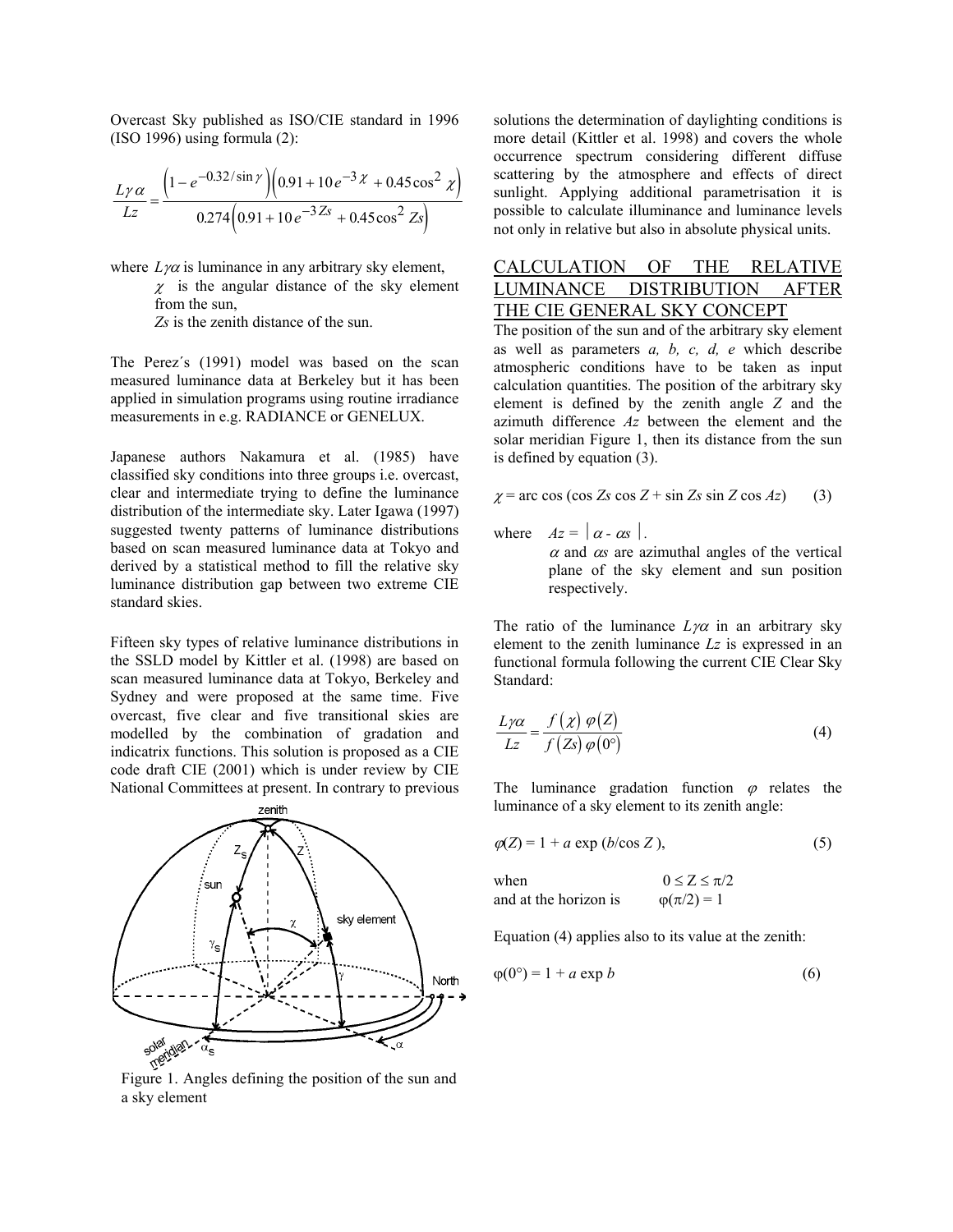The function  $f$  is expressing the scattering indicatrix which relates the relative luminance of a sky element to its angular distance from the sun:

$$
f(\chi) = 1 + c \left( \exp\left(d \chi\right) - \exp\left(d \pi/2\right) \right) + e \cos^2 \chi \qquad (7)
$$

Its value at the zenith is expressed in eq. (8):

$$
f(Zs) = 1 + c
$$
 ( exp (*d Zs*) - exp (*d*  $\pi/2$ )) + *e* cos<sup>2</sup>  $Zs$ 

#### STANDARD PARAMETERS

For window design, glare studies, energy analysis, daylight climate classifications and other purposes the parameters *a* to *e* in equations  $(5) - (8)$  can be selected from Table 1. It lists fifteen standard relative luminance distributions which are based on six groups of *a*  and *b* values for the gradation function and six groups of *c*, *d* and *e* values for the indicatrix function. The resulting curves are illustrated in Figures 2 and 3.

For a practical simplification not all six by six functions are used because some combinations are very seldom while others are frequent. For instance overcast skies are characterised by declining gradations and more or less even



Figure 2. Standard gradations

indicatrices while clear skies have rising gradations coupled with toward sun rising indicatrices (Kittler and Darula 2001).

### AN EXAMPLE OF THE LUMINANCE CALCULATION IN THE SKY ELEMENT

To estimate the luminance of the sky element *L*γα under a white-blue sky (Sky Standard IV.4) in the



Figure 3. Standard indicatrices

direction described by azimuth  $\alpha = 130^{\circ}$  from North, vertical elevation is  $\gamma = 10^{\circ}$ , while the sun altitude is  $\gamma s$  $= 38.02^{\circ}$  and sun azimuth  $\alpha s = 147.67^{\circ}$ . The following procedure is to be used:

1. The luminance distribution on the sky of type IV.4 is defined by parameters  $a = -1.00$ ,  $b = -0.55$ ,  $c = 10.00$ ,  $d = -3.00$  and  $e = 0.45$  which are taken from Table. 1.

2. Chosen sky element is defined by angles: Zenith angle  $Z = 90^{\circ} - \gamma = 90 - 10 = 80^{\circ}$ The sun zenith angle is *Zs* = 90° - γ*s =* 90 - 38.02 = 51.98° = 0.907 rad Sun azimuth from the chosen element  $Az = |\alpha s - \alpha| = |147.67 - 130| = 17.67^{\circ}$ Spherical angular distance of sky element from the sun position  $\chi$  is:  $\cos \chi = \cos Zs \cos Z + \sin Zs \sin Z \cos Az$ cos χ = cos 51.98 cos 80 + sin 51.98 sin 80 cos 17.67  $= 0.8462$ then  $\chi = 32.20^{\circ} = 0.562$  rad

3. Calculation of gradation and indicatrix functions : Gradation function for a sky element in view direction: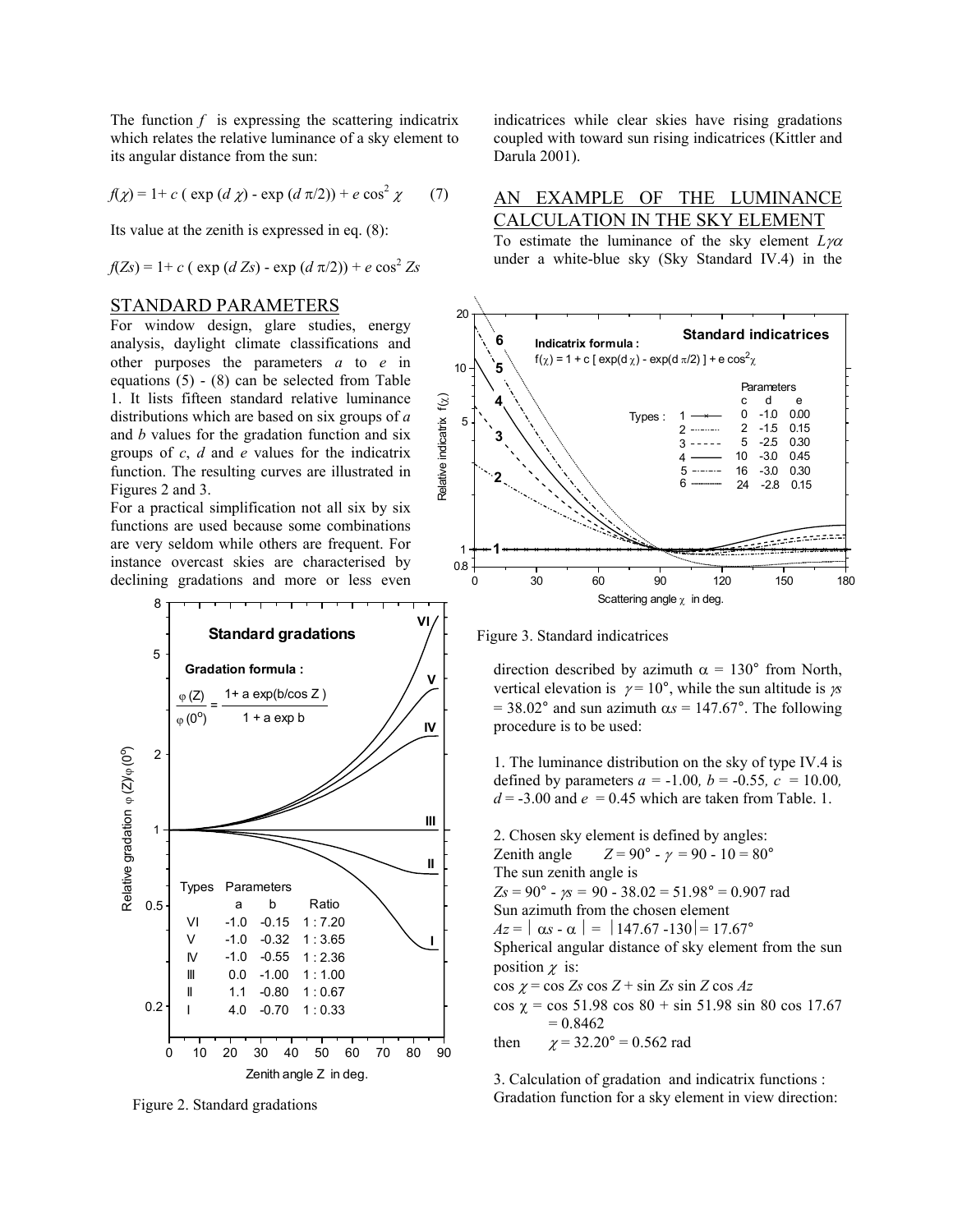| Table 1. Standard parameters |  |
|------------------------------|--|
|------------------------------|--|

| Type           | Gradation    | Indikatrix     | $\mathfrak{a}$ | b       | $\mathcal{C}$  | $\overline{d}$ | e    | Description of luminance distribution              |
|----------------|--------------|----------------|----------------|---------|----------------|----------------|------|----------------------------------------------------|
|                | I            |                | 4.0            | $-0.70$ | $\Omega$       | $-1.0$         | 0.00 | <b>CIE Standard Overcast Sky, alternative form</b> |
|                |              |                |                |         |                |                |      | Steep luminance gradation towards zenith,          |
|                |              |                |                |         |                |                |      | azimuthal uniformity                               |
| $\overline{2}$ | L            | $\overline{2}$ | 4.0            | $-0.70$ | $\overline{2}$ | $-1.5$         | 0.15 | Overcast, with steep luminance gradation and       |
|                |              |                |                |         |                |                |      | slight brightening towards the sun                 |
| $\overline{3}$ | $\mathbf{I}$ |                | 1.1            | $-0.8$  | $\Omega$       | $-1.0$         | 0.00 | Overcast, moderately graded with azimuthal         |
|                |              |                |                |         |                |                |      | uniformity                                         |
| $\overline{4}$ | $\mathbf{I}$ | $\overline{2}$ | 1.1            | $-0.8$  | $\overline{2}$ | $-1.5$         | 0.15 | Overcast, moderately graded and slight brightening |
|                |              |                |                |         |                |                |      | towards the sun                                    |
| 5              | Ш            | 1              | 0.0            | $-1.0$  | $\Omega$       | $-1.0$         | 0.00 | Sky of uniform luminance                           |
| 6              | III          | $\overline{2}$ | 0.0            | $-1.0$  | $\overline{2}$ | $-1.5$         | 0.15 | Partly cloudy sky, no gradation towards zenith,    |
|                |              |                |                |         |                |                |      | slight brightening towards the sun                 |
| $\overline{7}$ | Ш            | $\overline{3}$ | 0.0            | $-1.0$  | 5              | $-2.5$         | 0.30 | Partly cloudy sky, no gradation towards zenith,    |
|                |              |                |                |         |                |                |      | brighter circumsolar region                        |
| 8              | $\rm III$    | $\overline{4}$ | 0.0            | $-1.0$  | 10             | $-3.0$         | 0.45 | Partly cloudy sky, no gradation towards zenith,    |
|                |              |                |                |         |                |                |      | distinct solar corona                              |
| 9              | IV           | $\overline{2}$ | $-1.0$         | $-0.55$ | $\overline{2}$ | $-1.5$         | 0.15 | Partly cloudy, with the obscured sun               |
| 10             | IV           | 3              | $-1.0$         | $-0.55$ | 5              | $-2.5$         | 0.30 | Partly cloudy, with brighter circumsolar region    |
| 11             | IV           | $\overline{4}$ | $-1.0$         | $-0.55$ | 10             | $-3.0$         | 0.45 | White-blue sky with distinct solar corona          |
| 12             | V            | 4              | $-1.0$         | $-0.32$ | 10             | $-3.0$         | 0.45 | <b>CIE Standard Clear Sky, low illuminance</b>     |
|                |              |                |                |         |                |                |      | turbidity                                          |
| 13             | V            | 5              | $-1.0$         | $-0.32$ | 16             | $-3.0$         | 0.30 | <b>CIE Standard Clear Sky, polluted atmosphere</b> |
| 14             | VI           | 5              | $-1.0$         | $-0.15$ | 16             | $-3.0$         | 0.30 | Cloudless turbid sky with broad solar corona       |
| 15             | VI           | 6              | $-1.0$         | $-0.15$ | 24             | $-2.8$         | 0.15 | White-blue turbid sky with broad solar corona      |

 $\varphi(Z) = 1 + a \exp(b/\cos Z)$  $\varphi(Z) = 1 - 1 \exp(-0.55 / \cos 80) = 0.9579$ Gradation function for zenith:  $\varphi(0^{\circ}) = 1 + a \exp(b/\cos 0^{\circ})$  $\varphi(0^{\circ}) = 1 + a \exp b = 1 - 1 \exp(-0.55) = 0.4231$ Indicatrix function for a sky element in view direction: *f*(*χ*) = 1 + *c* [exp(*d χ*) - exp(*d*  $\pi$ /2)] + *e* cos<sup>2</sup> *χ*  $f(\chi) = 1 + 10$  [exp(-3 \* 0.562) - exp(-3  $\pi$ /2)] +  $0.45*0.8462^2 = 3.0847$ Indicatrix function for zenith:  $f(Zs) = 1 + c \left[ exp(d Zs) - exp(d \pi/2) \right] + e cos^2 Zs$ 

 $f(Zs) = 1 + 10 \left[ \exp(-3 * 0.907) - \exp(-3 \pi/2) \right] +$  $0.45 \cos^2 51.98 = 1.7385$ 

4. Calculation of relative luminance in the view direction normalised to zenith luminance is: *L*γ $\alpha$  / *Lz* =  $\varphi$  *(Z)*  $f(\chi)$  / (( $\varphi$  (0°)  $f(Zs)$ )

 $L\gamma\alpha$  /  $Lz$  = 0.9579\* 3.0847/(0.4231\* 1.7385) = 4.0175

5. If zenith luminance is known or measured, e.g. *Lvz* = 4404  $cd/m<sup>2</sup>$ , after statistical analysis of the sky types frequency based on the IDMP Bratislava, then the absolute value of sky luminance in the chosen element is:

$$
L\gamma\alpha = Lvz (L\gamma\alpha / Lz) = 4404*4.0175 = 17693 \text{ cd/m}^2
$$

In the chosen case the sky luminance is  $L\gamma\alpha = 17693$  $cd/m<sup>2</sup>$  under conditions of sky luminance distribution pattern IV.4. In a similar way it is possible to calculate a set of relative or absolute luminances of any arbitrary sky element and represent whole sky pattern as shown in Figure 4. Then by the integration in the solid angle



Figure 4 The relative luminance distribution representing IV.4 Sky Standard, when γ*s* = 38,02°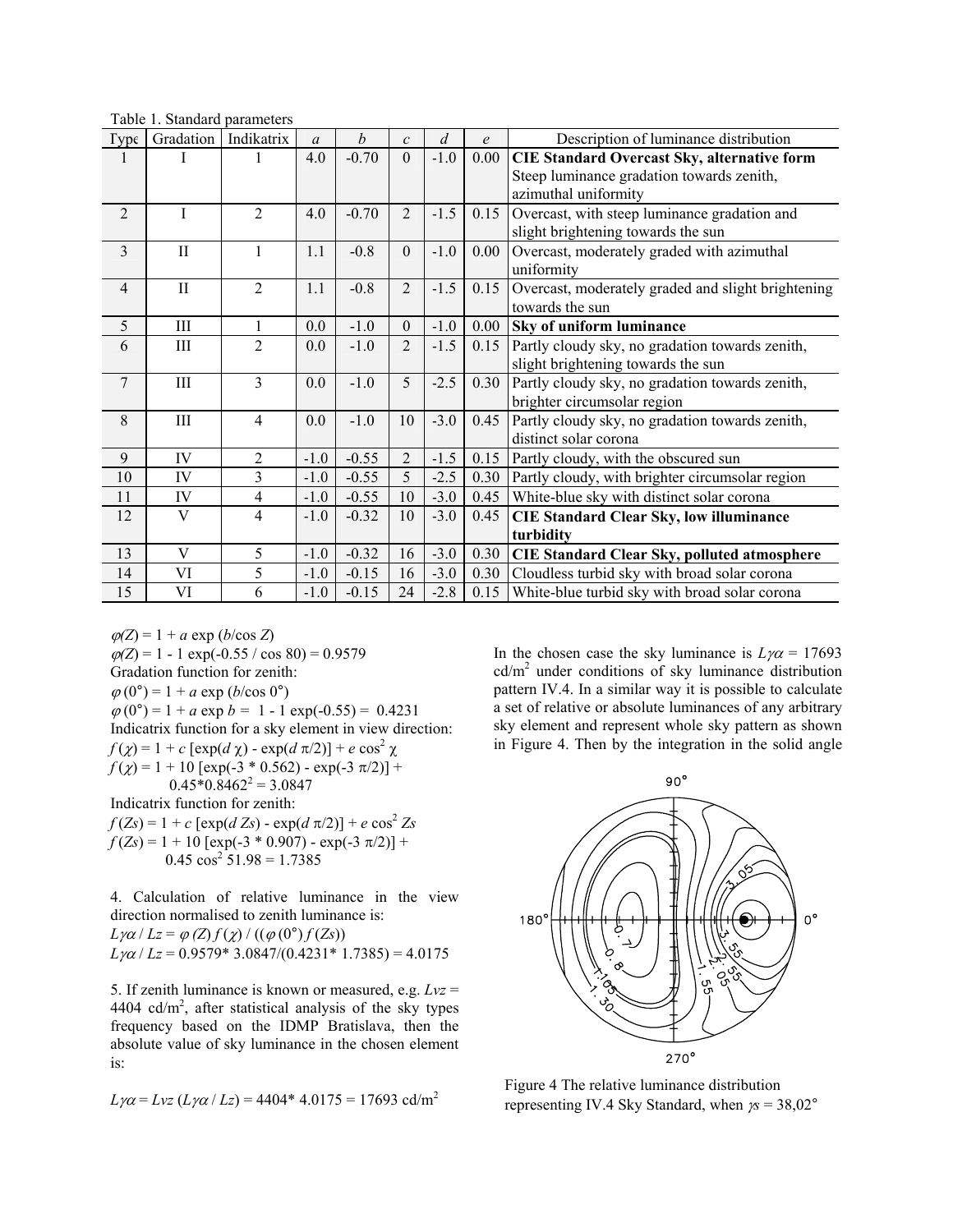

Figure 5. Standard ratio *Lz/Dv* defining every Sky type Table 2. Parameters applied for descriptor calculations

of the window the sky illuminance in any point of the interior working plane can be calculated.

#### DESCRIPTORS OF SKY TYPES

Scattering indicatrix and gradation functions for every sky type in the proposed set define the ratio of zenith luminance *Lz* to diffuse sky illuminance *Dv*:

$$
\frac{Lz}{Dv} = \frac{\varphi(0^{\circ})f(Zs)}{\int_{Z=0}^{\pi/2} \int_{\alpha=0}^{2\pi} \left[\varphi(Z)f(\chi)\sin Z \cos Z\right] dZ d\alpha}
$$
(9)

So homogeneous sky standards can be defined by a set of *Lz/Dv* curves represented in Figure 5. These curves can be simulated by a very precise best fit approximation formula valid almost to 80° solar altitude:

$$
Lz/Dv = [B (\sin \gamma s)^{C}/(\cos \gamma s)^{D} + E \sin \gamma s]/Ev
$$
 (10)

where *Ev* is extraterrestrial horizontal illuminance:

$$
Ev = 133.8 \sin \gamma s \qquad [\text{klx}] \qquad (11)
$$

and  $B$ ,  $C$ ,  $D$  and  $E$  are parameters characterising a certain sky standard (see Table 2).

So, to characterise the sun and sky as sunlight and skylight sources in their inter-action including sky luminance patterns at least four parameters are necessary, i.e.:

1. solar altitude <sup>γ</sup>*s* (or date and time),

2. direct solar horizontal exterior illuminance *Pv* normalised by its extraterrestrial value *Ev*, i.e. *Pv*/*Ev* which defines also the luminous turbidity *Tv*,

3. diffuse/sky horizontal illuminance normalised by *Ev*, i.e. *Dv*/*Ev*. Of course instead of *Pv* very often is measured the global illuminnance  $Gv$  and then  $Pv = Gv$  -*Dv*. In the regularly measured data at least *Gv* or *Pv*, *Dv* and *Lz* recorded in the same time steps are necessary to identify sky types,

4. the *Lz*/*Dv* ratio just described from which absolute zenith luminance can be then calculated in  $kcd/m^2$ :

in absolute units

| Sky                                                        | Sky   | Parameter |          |       |      |      |       |  |
|------------------------------------------------------------|-------|-----------|----------|-------|------|------|-------|--|
| type                                                       | code  | Al        | A2       | B     | C    | D    | E     |  |
| 1                                                          | I.1   | $^*)$     |          | 54.63 | 1.00 | 0.00 | 0.00  |  |
| 2                                                          | 1.2   |           |          | 12.35 | 3.68 | 0.59 | 50.47 |  |
| 3                                                          | II.1  |           |          | 48.30 | 1.00 | 0.00 | 0.00  |  |
| 4                                                          | II.2  |           |          | 12.23 | 3.57 | 0.57 | 44.27 |  |
| 5                                                          | III.1 |           |          | 42.59 | 1.00 | 0.00 | 0.00  |  |
| 6                                                          | III.2 |           |          | 11.84 | 3.53 | 0.55 | 38.78 |  |
| 7                                                          | III.3 | 0.957     | 1.790    | 21.72 | 4.52 | 0.63 | 34.56 |  |
| 8                                                          | III.4 | 0.830     | 2.030    | 29.35 | 4.94 | 0.70 | 30.41 |  |
| 9                                                          | IV.2  | 0.600     | 1.500    | 10.34 | 3.45 | 0.50 | 27.47 |  |
| 10                                                         | IV.3  | 0.567     | 2.610    | 18.41 | 4.27 | 0.63 | 24.04 |  |
| 11                                                         | IV.4  | 1.440     | $-0.750$ | 24.41 | 4.60 | 0.72 | 20.76 |  |
| 12                                                         | V.4   | 1.036     | 0.710    | 23.00 | 4.43 | 0.74 | 18.52 |  |
| 13                                                         | V.5   | 1.244     | $-0.840$ | 27.45 | 4.61 | 0.76 | 16.59 |  |
| 14                                                         | VI.5  | 0.881     | 0.453    | 25.54 | 4.40 | 0.79 | 14.56 |  |
| 15                                                         | VI.6  | 0.418     | 1.950    | 28.08 | 4.13 | 0.79 | 13.00 |  |
| $\star$<br>These dry types are essessized with no synticht |       |           |          |       |      |      |       |  |

| $\ast$ |  |  | These sky types are associated with no sunlight     |  |  |
|--------|--|--|-----------------------------------------------------|--|--|
|        |  |  | therefore the formula for these cases is not valid. |  |  |

$$
Lz = \frac{Dv}{Ev} \left[ \frac{B(\sin \pi)^C}{(\cos \pi)^D} + E \sin \pi \right] \qquad \text{[ked/m}^2\text{]} \tag{12}
$$

For sunny periods when the sun filter is given by  $Tv \leq$ 12, then  $Lz$  in kcd/m<sup>2</sup> can be determined after:

$$
Lz = A\sin\gamma s + 0.7(Tv+1)\frac{\left(\sin\gamma s\right)^C}{\left(\cos\gamma s\right)^D} + 0.04Tv\tag{13}
$$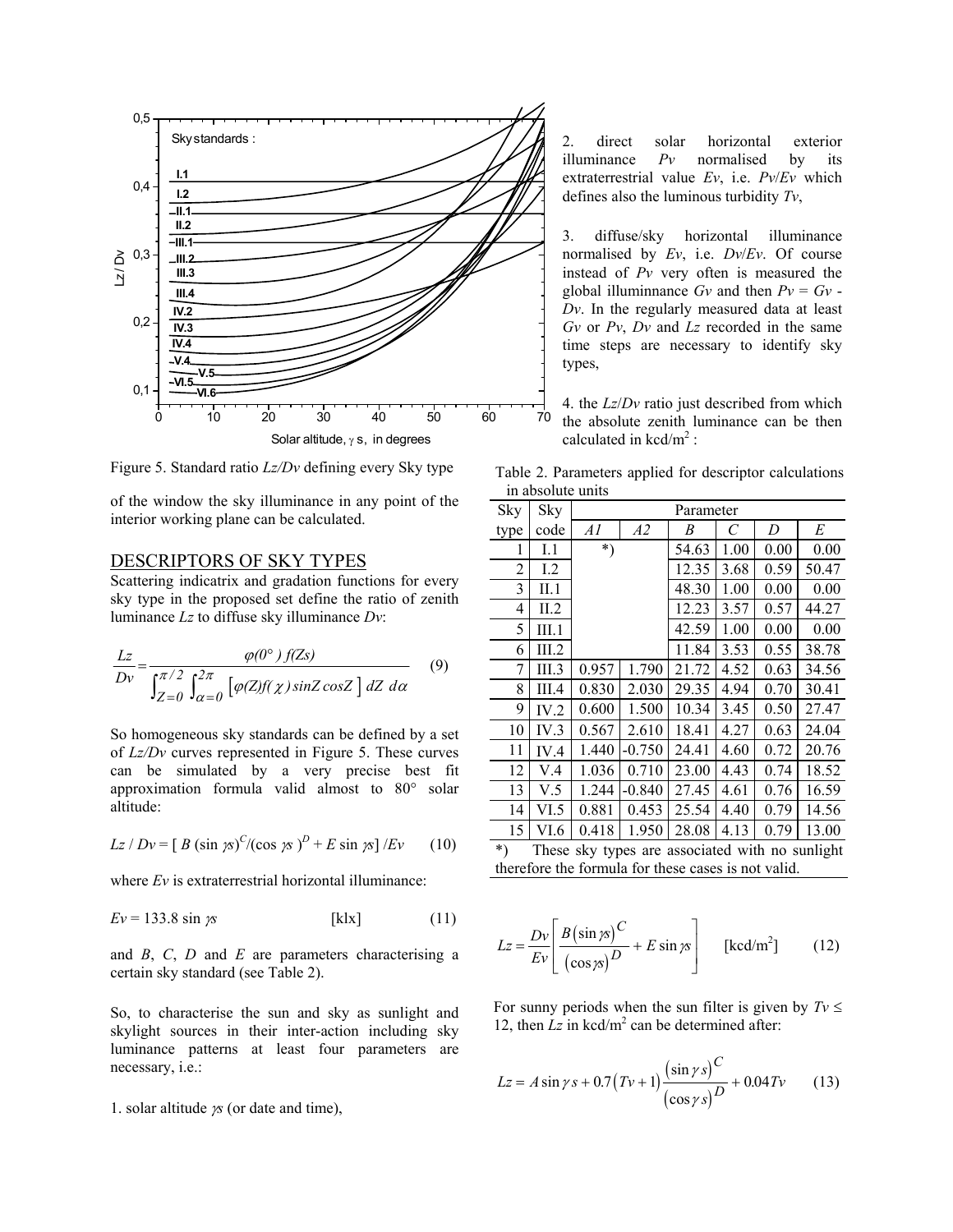where  $A = (A1 \text{ Tv}+A2)$ 

*Tv* is the luminous turbidity factor which approximates the number of ideally clean atmospheres representing an actual case. If *Gv* and *Dv* are measured, then *Pv*/*Ev*  $= Gv/Ev - Dv/Ev$  and the luminous turbidity *Tv* can be calculated as

$$
Tv = \frac{-\ln Pv / Ev}{av m}
$$
 (14)

If *Tv* is greater than 12 the *Pv*/*Ev* is quite small, so the conditions can be taken as sunless. Although there is a continuous reduction possible, sometimes an agreed border, i.e. normal direct irradiance  $120 \text{ W/m}^2$  is assumed to measure sunshine duration. In this way the prevailing *Tv* and sunshine duration characteristics can likewise specify the occurrence frequency of different sky types in an actual location (Kittler et. al., 2001).

Simultaneously the *Tv* value, i.e. cloud position in the direction of sun predetermines the parallel beam/direct solar illuminance on a horizontal plane (*Pv*) as:

$$
Pv/Ev = \exp(-av \ m \ Tv)
$$
 (15)

where *m* is the air mass penetrated and *av* its ideal luminous extinction, dependent on solar altitude γs in deg., i.e.:

- after Kasten-Young (1989) the optical mass *m* is:

$$
m = \frac{1}{\sin 75 + 0.50572 \left(75 + 6.07995^\circ\right)^{-1.6364}}\tag{16}
$$

- after Clear (1982) and Navvab et. al (1984) *av* is dependent on *m*:

$$
av = \frac{1}{9.9 + 0.043 m}
$$
 (17)

Using these formulae and parameters the diffuse illuminance or *Dv*/*Ev* can be calculated two ways. In presence of sunlight due to a certain *Tv* value *Lz* is given by eq. (13) and inserted to (12) from which *Dv*/*Ev* or *Dv* is determined. If a user-friendly computer program is available *Dv* can be defined by integration from eq. (9).

## DESCRIPTORS OF DAYLIGHT CLIMATE

Considering eg. (12) the independence of zenith

luminance, sky illuminance and extraterrestrial illuminance is expressed (Kittler and Darula, 1997), but frequently available data are those measured within the world-wide net of meteorological stations usually containing only global irradiance or illuminance. From these can be derived only few informations, i.e. high global levels are linked with clear and partly cloudy skies with sunlight while low global values occur under more extensive cloud covers or overcast skies. In extreme cases due to the dense cloud filter diffuse levels are very low. Thus during rainy and overcast periods, sunless days or months have to be expected with small *Dv/Ev* ratios equal to *Gv/Ev* as *Pv/Ev* is close to zero while *Lz/Dv* ratios under overcast skies are independent on sunheights as after eq. (10)

$$
Lz/Dv = (B \sin \gamma s)/(133.8 \sin \gamma s) = B/133.8 \tag{18}
$$

with *B* for uniform to CIE Overcast Sky standard is roughly in the range 42.6 to 54.63 (Table 2), thus *Lz/Dv* has to be within 0.32 to 0.41.

Additionally due to lower solar altitudes in wintertime all sunless overcast periods have roughly the same character with *Lz/Dv* values over 0.25 while *Gv/Ev* ratios are under 0.25. To document this fact 5-minute data recorded in Bratislava during November 1999 are shown in Figure 6. This month was quite dull with low monthly mean relative sunshine duration  $\textit{sm} = 0.15$ , i.e. with few sunny periods or days. Even more imaginative are graphical plots made for a typical day, such as a permanently overcast, a cloudy and a clear one chosen from a larger set (Kittler et al., 2002).



Figure 6. Monthly distribution of sky type descriptors in a dull wintertime season.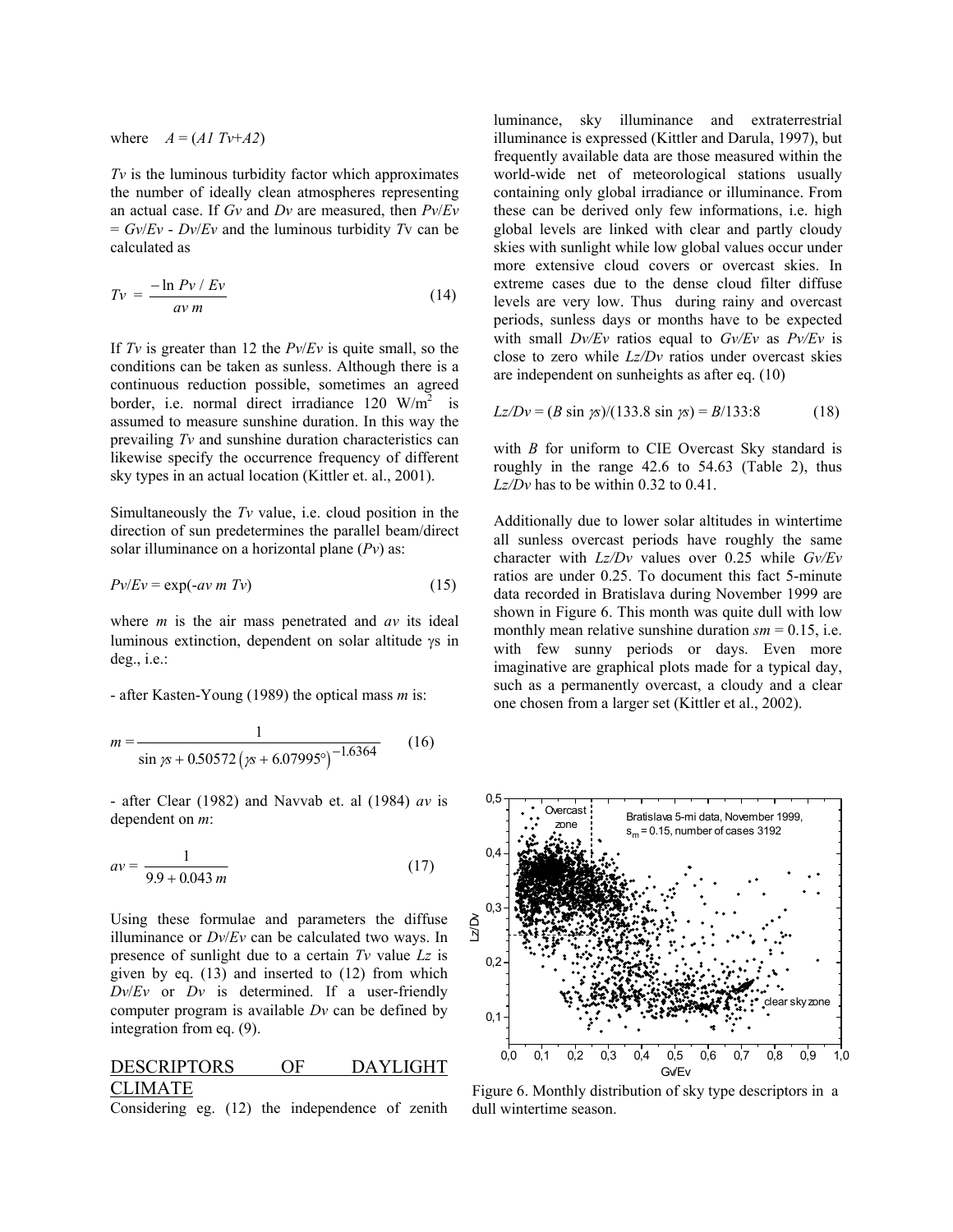

Figure 7. Descriptor distribution in a sunny autumn month.

Although there is in the distribution of *Lz/Dv* a primary dependence on the solar altitude after Figure 5, this is hidden in both Figure 6 and 7, but it is indicated by the level of *Gv/Ev*. The bending and rising clear sky zone in Figure 7 is caused by this implied dependence while the spread of clear sky cases covers also the partly cloudy skies and different turbidities of the real atmospheres (Kittler and Darula, 2000). Of course, the sunshine duration which is in the reverse position to cloudiness (Soler, 2000), is specifying sunny periods and days or months when the utilisation of solar energy and sunlight is effective. Then high Gv/Ev ratios are prevailing and the cumulation of Lz/Dv cases form the rising bend which tends to be higher and higher in summertime due to extreme noon solar altitudes. Studies of occurrence frequency of sky types using long-term data in Athens and Bratislava have shown typical sky conditions characterising local climates (Kittler et al., 2001 and Tregenza, 1999).

# HOW TO ESTIMATE DESCRIPTORS IN TYPICAL SITUATIONS

If there are no available informations for simulation purposes, e.g. measured global levels, sunshine durations or cloud covers, there can be taken typical parameters from Table 3. Thus using mentioned formulae (4) and (10) to (14) all necessary descriptors can be estimated including luminance patterns.

Note that in sunless situations the estimated *Dv/Ev* has to be used to calculate *Lz* in absolute values and then luminance distribution is given by eq. (4) using a friendly MODELSKY program (Darula and Kittler 1999, Kocifaj and Darula 2002).

In case of partly cloudy and clear skies with sunlight the *Tv* value predetermines the *Lz* level and if

Table 3. Typical values of descriptors linked with various sky types

|                |       | J J F T            |                  |       |  |  |  |  |
|----------------|-------|--------------------|------------------|-------|--|--|--|--|
| Sky            | Sky   | Typical parameters |                  |       |  |  |  |  |
| type           | code  | Tν                 | $\boldsymbol{A}$ | Dv/Ev |  |  |  |  |
|                | I.1   | over 45            | Eq. $(13)$       | 0.10  |  |  |  |  |
| $\overline{2}$ | 1.2   | over 20            | is not           | 0.18  |  |  |  |  |
| 3              | II.1  | over 45            | valid            | 0.15  |  |  |  |  |
| 4              | II.2  | over 20            |                  | 0.22  |  |  |  |  |
| 5              | III.1 | over 45            |                  | 0.20  |  |  |  |  |
| 6              | III.2 | over 20            |                  | 0.38  |  |  |  |  |
| 7              | III.3 | 12.0               | 13.27            | 0.42  |  |  |  |  |
| 8              | III.4 | 10.0               | 10.33            | 0.41  |  |  |  |  |
| 9              | IV.2  | 12.0               | 8.70             | 0.40  |  |  |  |  |
| 10             | IV.3  | 10.0               | 8.28             | 0.36  |  |  |  |  |
| 11             | IV.4  | 4.0                | 5.01             | 0.23  |  |  |  |  |
| 12             | V.4   | 2.5                | 3.30             | 0.10  |  |  |  |  |
| 13             | V.5   | 4.5                | 4.76             | 0.28  |  |  |  |  |
| 14             | VI.5  | 5.0                | 4.86             | 0.28  |  |  |  |  |
| 15             | VI.6  | 4.0                | 3.62             | 0.30  |  |  |  |  |
|                |       |                    |                  |       |  |  |  |  |

necessary the appropriate range of *Tv* values can be used (Kittler and Darula, 2000b).

Having *Lz* and luminance patterns also *Dv* and *Gv* levels can be estimated during the whole day either directly from *Lz/Dv* or by integration following the changes of solar altitudes, while *Pv/Ev* ratios can be calculated assuming a constant *Tv* value.

#### CONCLUSIONS

The set of standard skies represent a realistic method to model daylight which is available for all future energy simulations of buildings and optimalisation studies as well as for determining their environmental and economic consequences. These more objective tools will be world-wide usable to compare daylight climates after the adoption of the draft (CIE 2001) by the CIE. Furthermore, now standardised sky types exist which can enable to work out reference conditions for simulation programs with more realistic daylight and sunlight dynamic changes which model also extremes and absolute levels are taking into account local sunshine duration, turbidity or pollution situations predetermining the prevailing sky patterns.

#### ACKNOWLEDGEMENTS**.**

The daylight measurements and research of sky types were supported by the US-SK 92052 grant which enabled the successful cooperation with Dr. Richard Perez. Further analysis were done under the grant VEGA 2/2067/22.